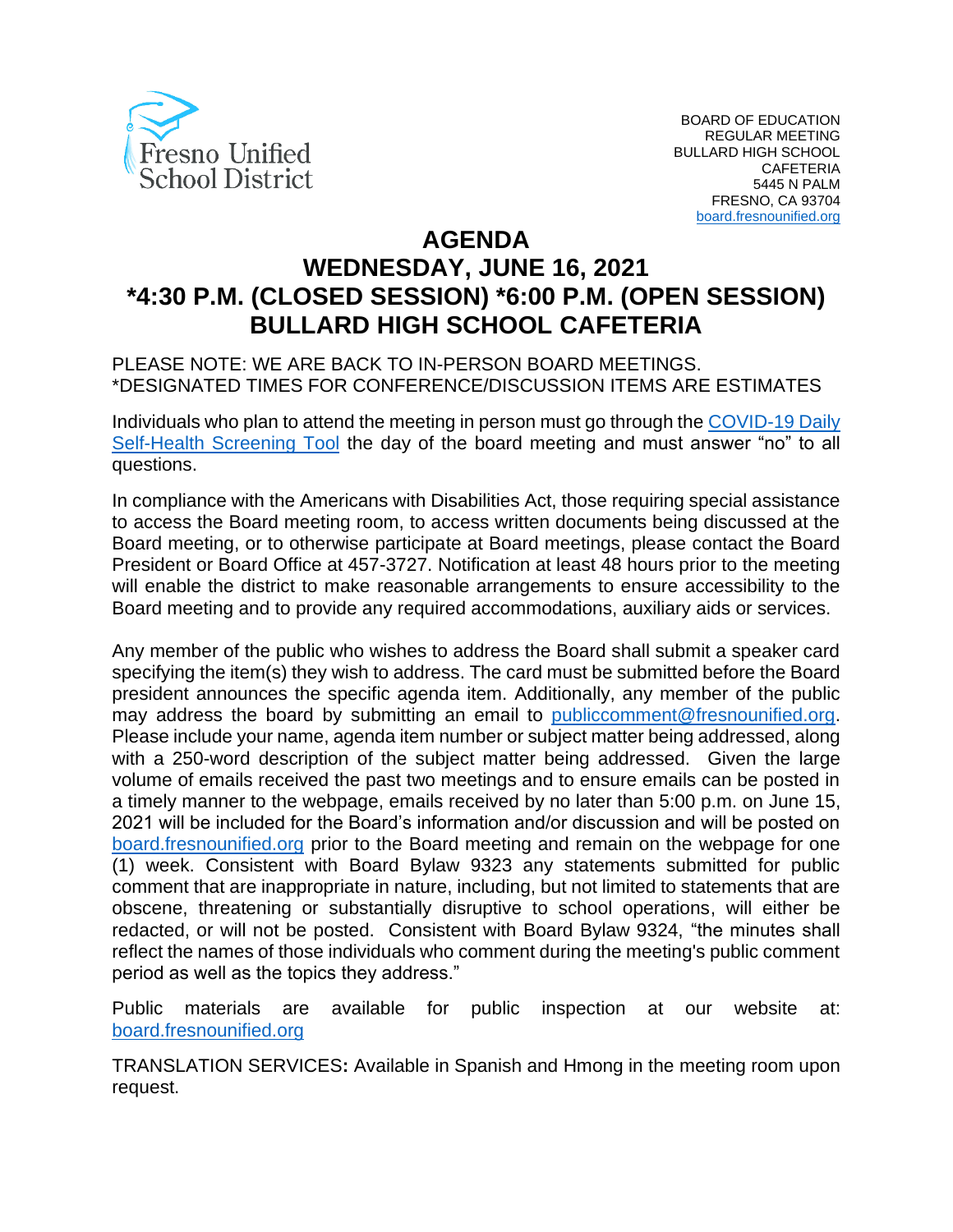### **\*4:30 P.M**.

**CALL** Meeting to Order **OPPORTUNITY** for Public Comment on Closed Session Agenda Items **RECESS** for Closed Session to discuss the following**:**

- 1. Student Expulsions pursuant to Education Code Section 35146.
- 2. Conference with Labor Negotiator (Government Code Section 54957.6); FUSD Negotiator(s): Paul Idsvoog; Employee Organizations(s): FTA, CSEA, Chapter 125, CSEA, Chapter 143, SEIU, Local 521, FASTA/SEIU, Local 521/CTW, CLC, Fresno Unified Building & Construction Trades/FTA; International Association of Machinists and Aerospace Workers (IAMAW), Unrepresented Employees: All Management, Confidential, and Supervisory Employees.
- 3. Public Employee Discipline/Dismissal/Release/Reassignment/Resignation.
- 4. Public Employment/Appointment (Government Code Section 54957). a. Principal
- 5. Conference with Legal Counsel Existing Litigation (Government Code Section 54956.9(d)(1)).
- 6. Conference with Legal Counsel Anticipated/Pending/Threatened Litigation (Government Code Section 54956.9(d)(2)).
	- a. Potential Case: One (1)
	- b. Brent Bertsche v. Fresno Unified Workers' Compensation Fresno Unified Case No. 2014-0631
	- c. Felipe Cardenas v. Fresno Unified Workers' Compensation Fresno Unified Case No. 2018-0343

**\*6:00 P.M., RECONVENE** and report action taken during Closed Session, if any.

# **PLEDGE OF ALLEGIANCE**

A staff member will lead the flag salute.

# **HEAR Report from Superintendent**

# **BOARD/SUPERINTENDENT COMMUNICATION**

# **OPPORTUNITY for Public Comment on Consent Agenda Items**

**ALL CONSENT AGENDA** items are considered routine by the Board of Education and will be enacted by one motion. There will be no separate discussion of items unless a Board member so requests, in which event, the item(s) will be considered following approval of the Consent Agenda.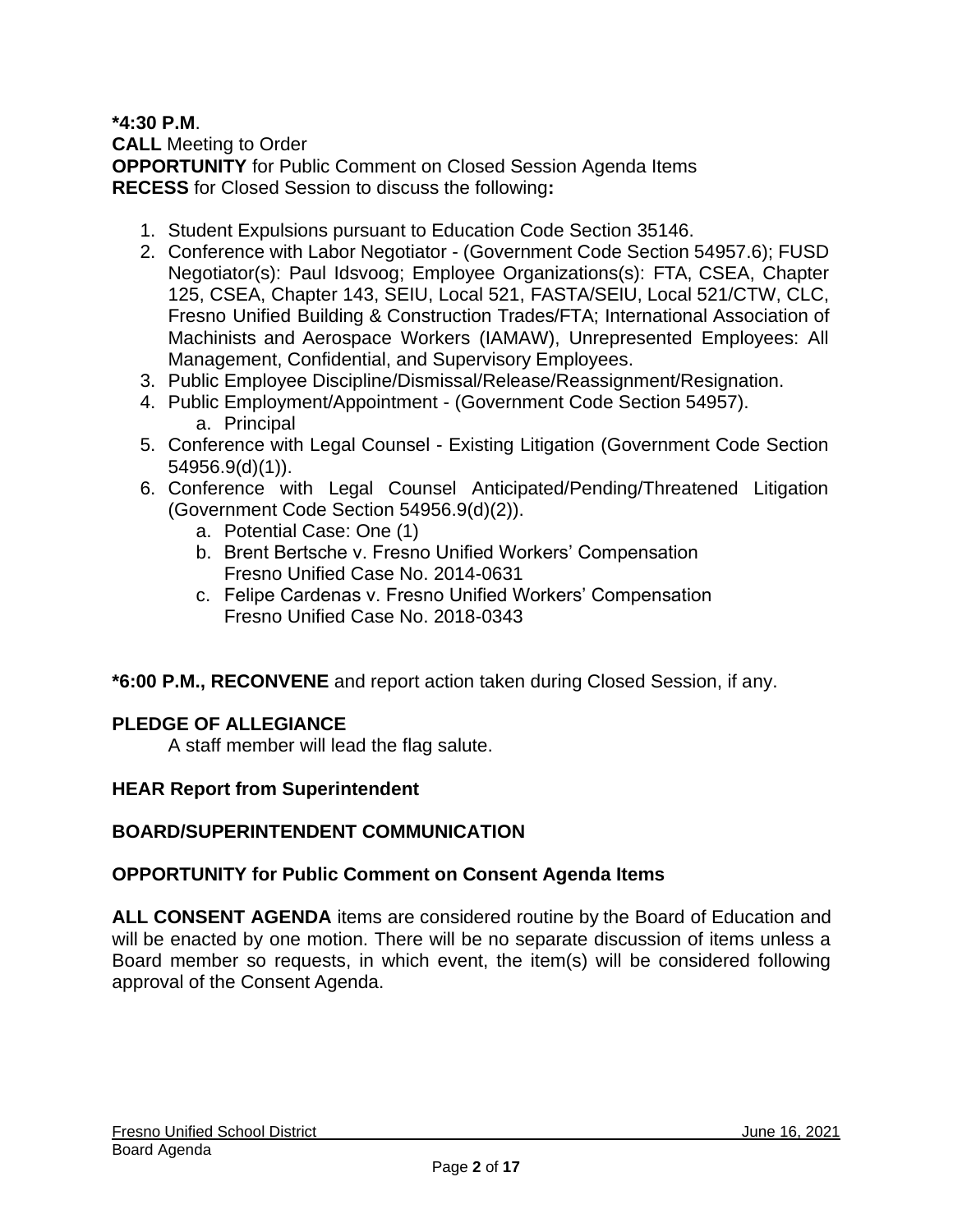# **A. CONSENT AGENDA**

#### **A-1, APPROVE Personnel List**

Included in the Board binders is the Personnel List, Appendix A, as submitted. The Superintendent recommends approval. Fiscal impact: There is no fiscal impact to the district at this time. Contact person: Paul Idsvoog, telephone 457-3548.

#### **A-2, ADOPT Findings of Fact and Recommendations of District Administrative Board**

The Board of Education received and considered the Findings of Fact and Recommendations of District Administrative Panels resulting from hearings on expulsion and readmittance cases conducted during the period since the June 02, 2021 Regular Board Meeting. The Superintendent recommends adoption. Fiscal impact: There is no fiscal impact to the district at this time. Contact person: Kim Mecum, telephone 457-3731.

#### **A-3, APPROVE Minutes from Prior Meeting**

Included in the Board binders are the draft minutes for the June 02, 2021 Regular Board Meeting. The Superintendent recommends approval. Fiscal impact: There is no fiscal impact to the district at this time. Contact person: Robert G. Nelson, telephone 457-3884.

### **A-4, ADOPT Resolution 20-51 Authorizing Inter-Fund Loans for Cash Flow Purposes**

Included in the Board binders is Resolution 20-51 recommended for adoption to authorize Fresno Unified School District to transfer funds as needed for cash-flow purposes and to repay those transactions as funds become available for the 2021/22 fiscal year. Education Code Section 42603 authorizes inter-fund transfer loans to cover such temporary cash flow transfers. The Superintendent recommends adoption. Fiscal impact: There is no fiscal impact to the district. Contact person: Santino Danisi, telephone 457-6226.

#### **A-5, APPROVE the Special Education Annual Budget and Service Plans and Service Descriptions for 2021/22**

Included in the Board binders are the fiscal year 2021/22 Special Education Annual Budget and Service Plans and descriptions of services provided to students in Special Education. The annual plans are based upon the proposed fiscal year 2021/22 Special Education budget. The Superintendent recommends approval. Fiscal impact: There is no fiscal impact to the district at this time. Contact person: Kim Mecum, telephone 457-3731.

#### **A-6, APPROVE Budget Revision No. 5**

Included in the Board binders is Budget Revision No. 5 for fiscal year 2020/21. Periodic updates to the district's budget are presented to the Board of Education for approval. Budget Revision No. 5 includes a one-time cost associated with changing the Fresno High School mascot image. The Superintendent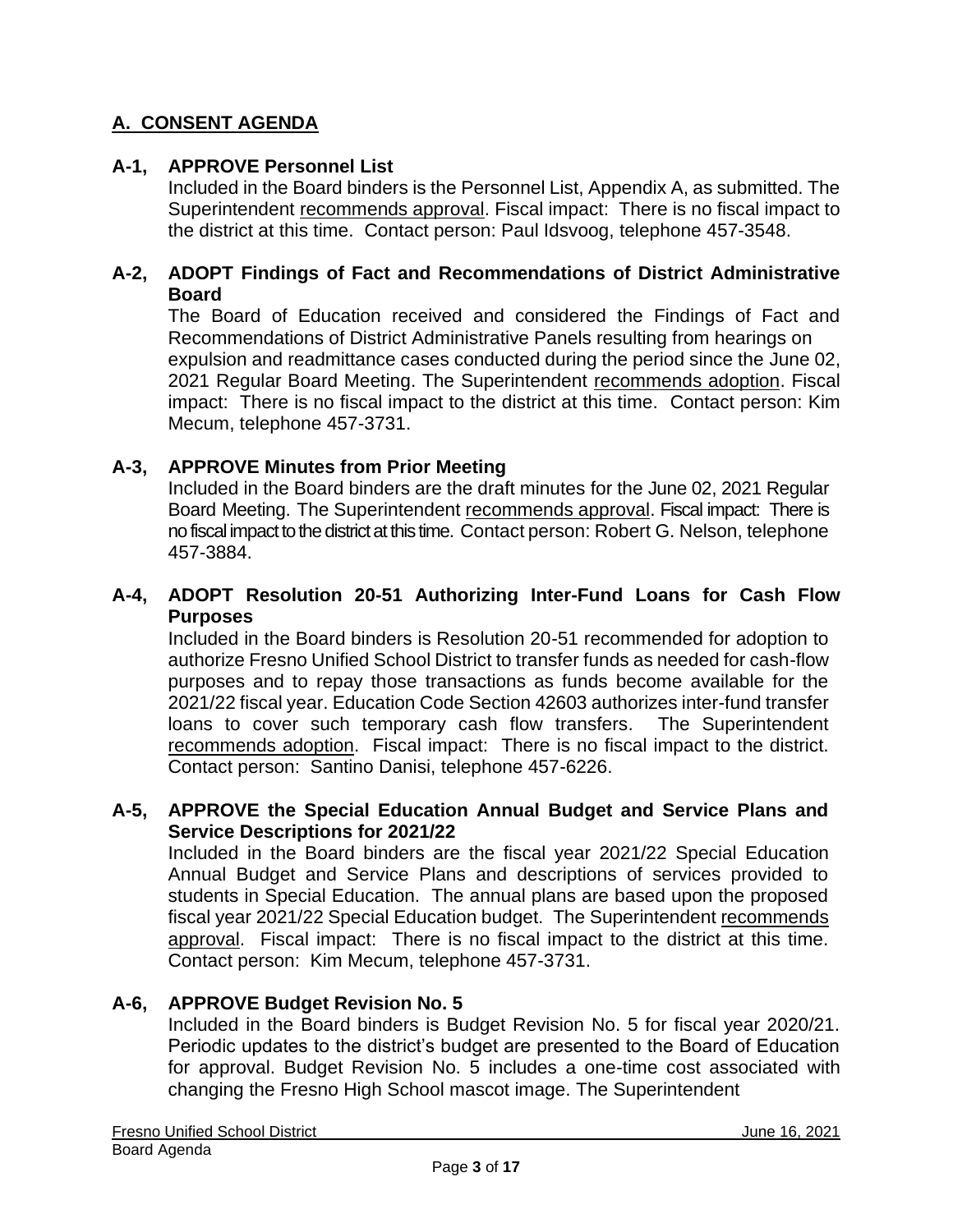recommends approval. Fiscal impact: Sufficient funds in the amount of \$456,000 are available in the Unrestricted General Fund. As a result, the Unrestricted General Fund Reserve for Economic Uncertainties is estimated at approximately \$106.30 million at June 30, 2021. Contact person: Santino Danisi, telephone 457- 6226.

**A-7, APPROVE Agreement with Safe 2 School, Inc. for Crossing Guard Services** Included in the Board binders and recommended for approval is an agreement with Safe 2 School, Inc., to provide crossing guard services at mutually agreed upon locations to service district elementary schools. Safe 2 School, Inc. works with school administrations to recruit adult volunteer crossing guards, and then trains, schedules, and provides safety equipment and a stipend for the volunteers. Crossing guards help students safely cross streets to and from school. Safe 2 School, Inc. has successfully provided crossing guard services to the district for multiple years, and in 2019/20 served 38 schools. The Superintendent recommends approval. Fiscal impact: Sufficient funds in the amount of \$350,000 will be available in the Safety Office and Liability Internal Service Fund budgets, pending Board approval of the 2021/22 Budget. Contact person: Karin Temple, telephone 457-3134.

### **A-8, APPROVE Agreement between Fresno Unified Special Education Department and Fresno County Superintendent of Schools**

Included in the Board binders is a five-year Teacher Induction Cooperative Agreement between Fresno Unified School District Special Education Department and Fresno County Superintendent of Schools (FCSS). FCSS implements the California Commission on Teacher Credentialing approved Teacher Induction Program, which Fresno Unified utilizes for Special Education teachers. The agreement commences on July 01, 2021 and ends June 30, 2026. The cost per teacher is \$2,500 per year. The Superintendent recommends approval. Fiscal impact: Sufficient funds are available in the Special Education Department budget. Contact person: Kim Mecum, telephone 457-3137.

### **A-9, APPROVE Agreement to The Regents of the University of California for 2021/22 and 2022/23**

Included in the Board binders is an agreement for the Doctors Academy and Junior Doctors Academy for 2021/22 and 2022/23. Fresno Latino Center for Medical Education and Research (LaCMER) at the University of California (USC) would focus on college and career readiness, mentoring, and real-world experiences through clinical placements in medical, science, and health-related settings. The curriculum supports students who aspire to be health professionals by introducing them to a series of medical topics, college and health workshops, and guest speakers that will support them in their medical career. The Superintendent recommends approval. Fiscal impact: Sufficient funds in the amount of \$681,136 are available in the General fund budget. Contact person: Kim Mecum, telephone 457-3731.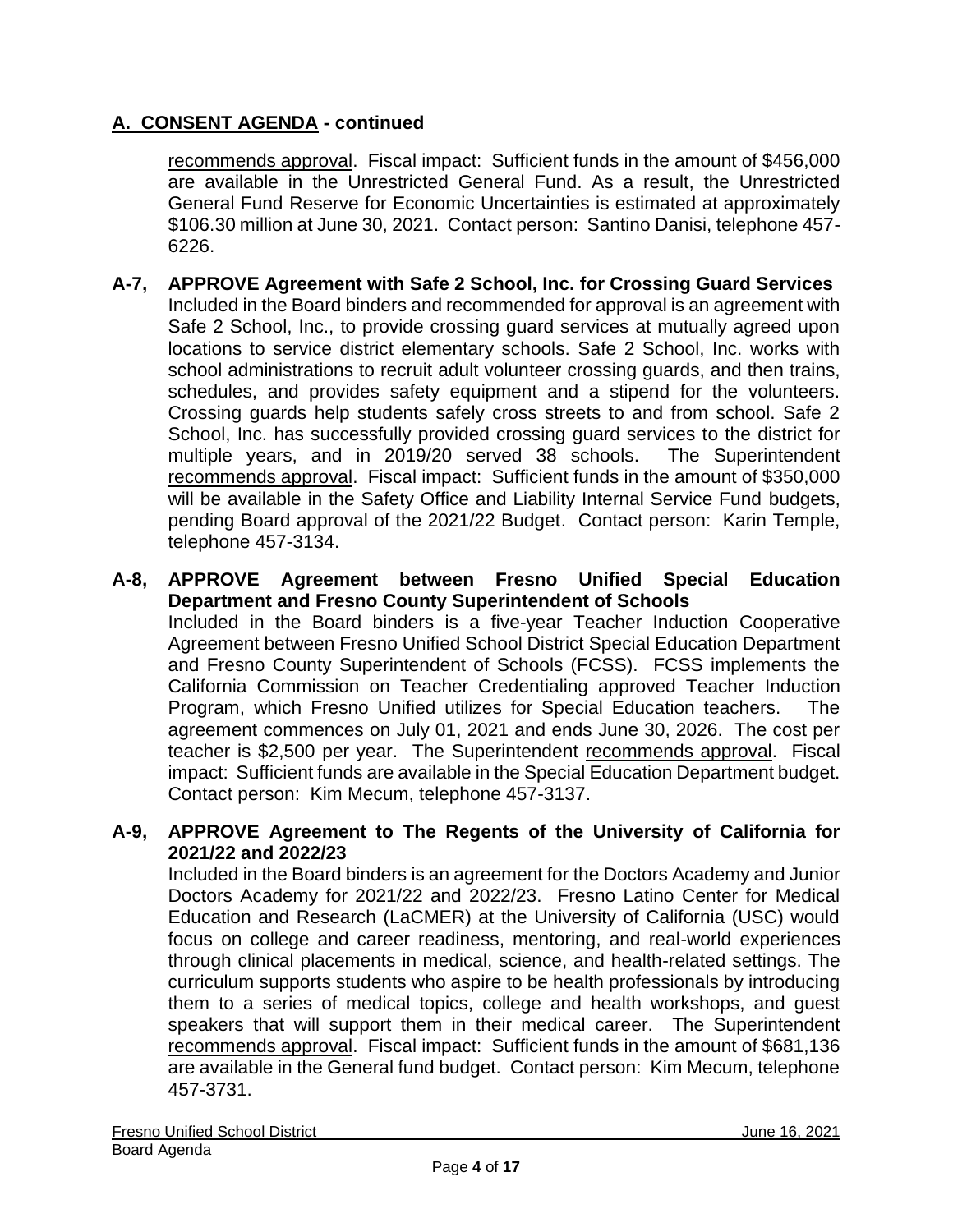#### **A-10, APPROVE Agreement with City of Fresno Police Department for Student Resource Officers**

Included in the Board binders and recommended for approval is an agreement with the City of Fresno Police Department (FPD) to provide eleven Student Resource Officers (SRO) for Bullard, Cambridge, DeWolf, Duncan, Edison, Fresno, Hoover, McLane, Phoenix, Roosevelt, and Sunnyside High Schools. The agreement is for July 1, 2021 through June 30, 2024 with the option to extend for one additional two-year period. SROs work under direct supervision of the FPD, in collaboration with site and district administration, to engage with students and support a safe and positive campus environment while assisting school staff with crime and safety issues. Roles and expectations of SROS are detailed in Exhibit A to the agreement, and Exhibit B includes provisions responsive to feedback received from students, parents/guardians and staff. The Superintendent recommends approval. Fiscal impact: The \$1,862,495 cost for 2021/22 will be reduced by a \$332,000 credit to recognize reduced services during school closure. Funding will be available pending approval of the 2021/22 Budget. Contact person: Karin Temple, telephone 457-3134.

### **A-11, APPROVE Agreement with Ellevation Inc.**

Included in the Board binders is an agreement with Ellevation which will include training for our English Learner (EL) Site Representatives, department personnel, and teachers in a two-year contracted cycle. The EL Platform provided by Ellevation will work with our ATLAS data system to create a student-by-student EL profile with a variety of communication options for parents, teachers, and schools. Data will be easily accessible, allowing teachers the ability to know each of their EL students by skill and areas of need to inform instructional practices. The Superintendent recommends approval. Fiscal impact: Sufficient funds of \$319,450 are available in the English Learner budget. Contact person: Kim Mecum, telephone 457-3731.

#### **A-12, APPROVE Agreement with Uncharted Learning, NFP to Access Entrepreneurship Curriculum**

Included in the Board binders is an agreement for Uncharted Learning, NFP. Uncharted Learning develops industry related entrepreneurship and technology curriculum. The curriculum is used in each grade level at Patiño and is the foundational entrepreneurship pathway curriculum used within our program. Career Technical Education teachers use this curriculum to deliver instruction in our freshman Project Management course, junior Incubator course, and senior Accelerator course. This agreement is for three years, beginning August 01, 2021 and ending June 30, 2024. The Superintendent recommends approval. Fiscal impact: Sufficient funds in the amount of \$50,130 are available in the CTE budget for the three-year contract. Contact person: Kim Mecum, telephone 457-3731.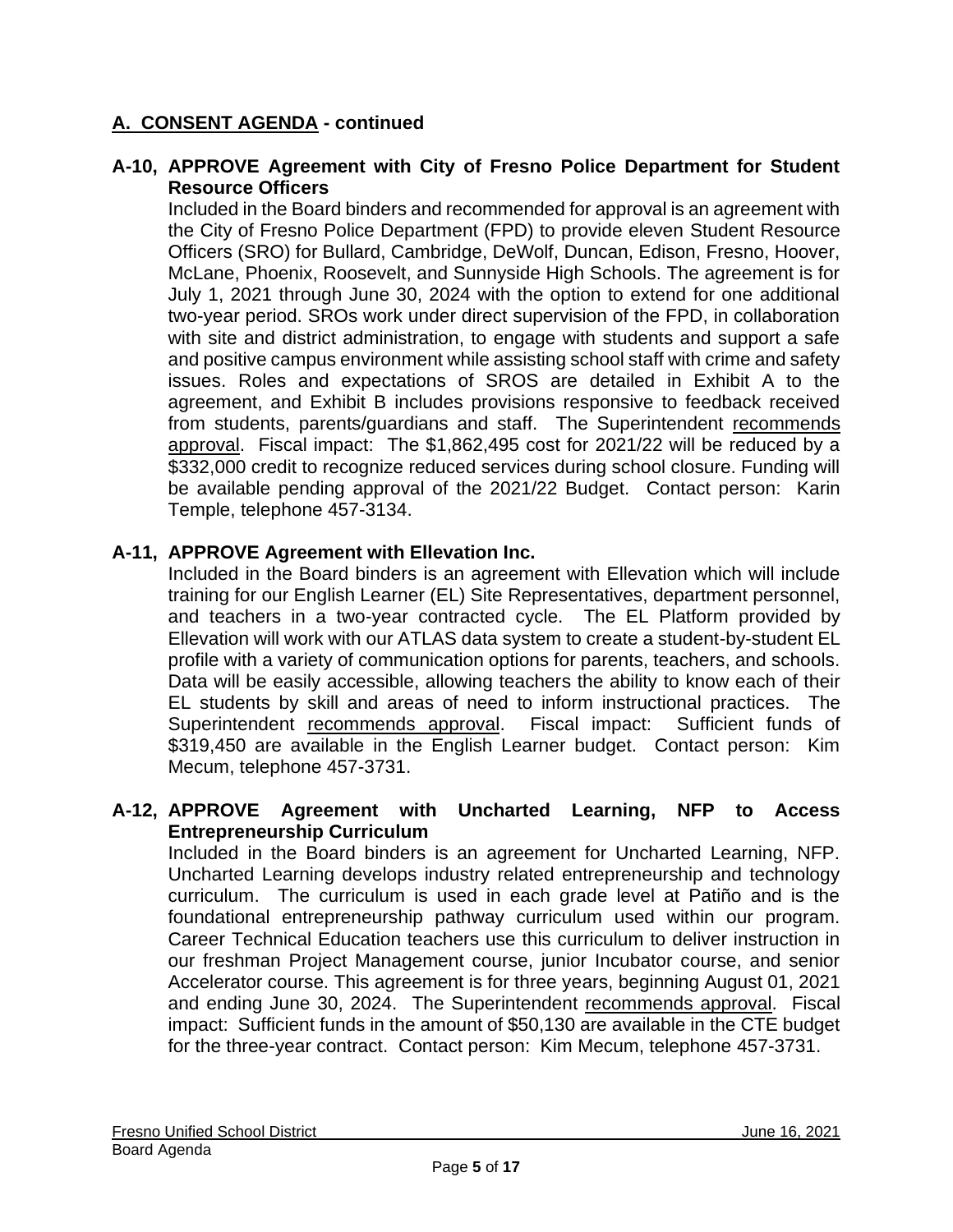### **A-13, APPROVE Agreement for Student Device Imaging and Repair Center**

Included in the Board binders and recommended for approval is an agreement with Robert Ellis Leasing and Investments, Inc., to provide a combined warehouse/office space for the 12 staff members responsible for configuration and repair of 25,000 student computers and 1,200 teacher computers. The Superintendent recommends approval. Fiscal impact: The annual cost for the facility is \$95,160, plus a one-time security deposit of \$7,000. Sufficient funds will be available in the Information Technology budget. Contact person: Tami Lundberg, telephone 457-6104.

### **A-14, APPROVE Legal Services Agreements for 2021/22**

Included in the Board binders is a list of legal firms recommended for approval to provide legal services to Fresno Unified School District during the 2021/22 fiscal year. The list includes the firm name, location, and the 2020/21 and 2021/22 attorney hourly rate(s). The Superintendent recommends approval. Fiscal impact: Sufficient funds are available in the 2021/22 budget in the Unrestricted General Fund, Workers' Compensation Fund, and Liability Fund. Contact person: Santino Danisi, telephone 457-6226.

#### **A-15, APPROVE Agreements with Nielsen Merksamer Parrinello Gross & Leoni, LLP and National Demographics Corporation to Consider the Redistricting of Fresno Unified School District Trustee Areas**

Included in the Board binders are two agreements to consider the redistricting of Fresno Unified School District trustee areas, given 2020 Census data. National Demographics Corporation (NDC) and Nielsen Merksamer Parrinello Gross & Leoni, LLP (Nielsen Merksamer) will provide demographic analysis and legal advice to guide discussions, gather feedback and complete a proposal for consideration in the redistricting process. Included is a timeline for redistricting trustee areas as well as a scope of work. The Superintendent recommends approval. Fiscal impact: Sufficient funds in the amount of \$200,000 are available in the district's General Fund. Contact person: David Chavez, 457-3566.

#### **A-16, APPROVE Countywide Plan for Expelled Youth – Triennial Update**

Approval is requested for the triennial update of the Fresno County Plan for Providing Educational Services to Expelled youth for years 2021-2024. The plan provides an overview of services and supports for expelled students as well as district level behavioral interventions designed to prevent expulsion, when possible. The Superintendent recommends approval. Fiscal impact: There is no fiscal impact to the district at this time. Contact person: Kim Mecum, telephone 457-3731.

### **A-17, APPROVE Grant Application to the United States Citizenship and Immigration Services for the 2021 Citizenship and Integration Grant Program** Approval is requested for a grant application to the U.S. Citizenship and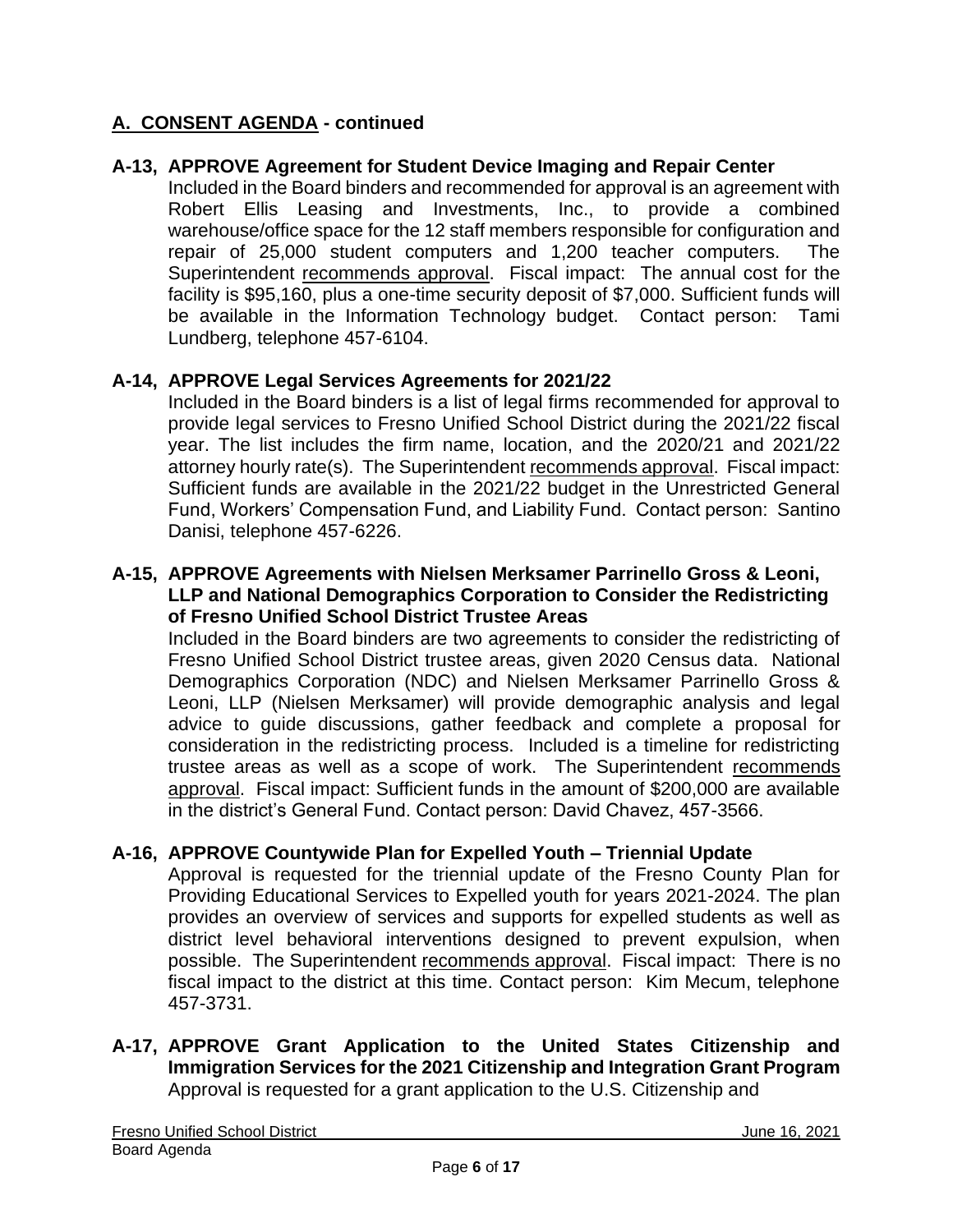Immigration Services for the 2021 Citizenship and Integration Grant Program. The grant request provides the opportunity to prepare lawful permanent residents for citizenship by offering both citizenship instruction and naturalization services. Fresno Adult School provides citizenship classes that are required for the program and partners with the San Joaquin College of Law to provide naturalization services. The Superintendent recommends approval. Fiscal impact: The grant award of \$250,000, would fund all program costs. Contact person: Kim Mecum, telephone 457-3731.

- **A-18, APPROVE Memorandum of Understanding with Aspen Ridge Public School** Included in the Board binders is a Memorandum of Understanding (MOU) with Aspen Public Schools, Inc., a California nonprofit public benefit corporation that manages and operates Aspen Ridge Public School. The MOU details the relationship between the district, the Charter Corporate Entity, and the charter school regarding operation, oversight and monitoring. The Superintendent recommends approval. Fiscal impact: Charter law allows for a 1% to 3% oversight fee to authorizers from each charter. Contact person: Kim Mecum, telephone 457- 3731.
- **A-19, APPROVE Memorandum of Understanding with Golden Charter Academy** Included in the Board binders is a Memorandum of Understanding (MOU) with Golden Charter Academy, a California nonprofit public benefit corporation that manages and operates Golden Charter Academy. The MOU details the relationship between the district, the Charter Corporate Entity, and the charter school regarding operations, oversight, and monitoring. The Superintendent recommends approval. Fiscal impact: Charter law allows for a 1% to 3% oversight fee to authorizers from each charter. Contact person: Kim Mecum, telephone 457- 3731.

#### **A-20, APPROVE Award of Bid 21-03, Nutrition Center Production Line Film**

Included in the Board binders is information on Bid 21-03, to establish fixed pricing for Nutrition Center Production Line Film. The compostable cold film and postconsumer regrind hot film are compatible with the Nutrition Center's meal production equipment and will be used to wrap student meals prepared centrally and provided to sites daily. Staff recommends line-item award to the lowest responsive, responsible bidders: Items 1 and 2, The Platinum Packaging Group (Paramount, California) \$309,626; Items 3 and 4, Plastic Connections, Inc. (Santa Fe Springs, California) \$185,640. The Superintendent recommends approval. Fiscal impact: Sufficient funds in the amount of \$495,266 are available in the Cafeteria Fund. Contact person: Karin Temple, telephone 457-3134.

### **A-21, APPROVE Award of Bid 21-41, Duncan Polytechnical High School CTE Medical Science Building**

Included in the Board binders is information on Bid 21-41, for construction of a new Career Technical Education (CTE) health sciences and medical technology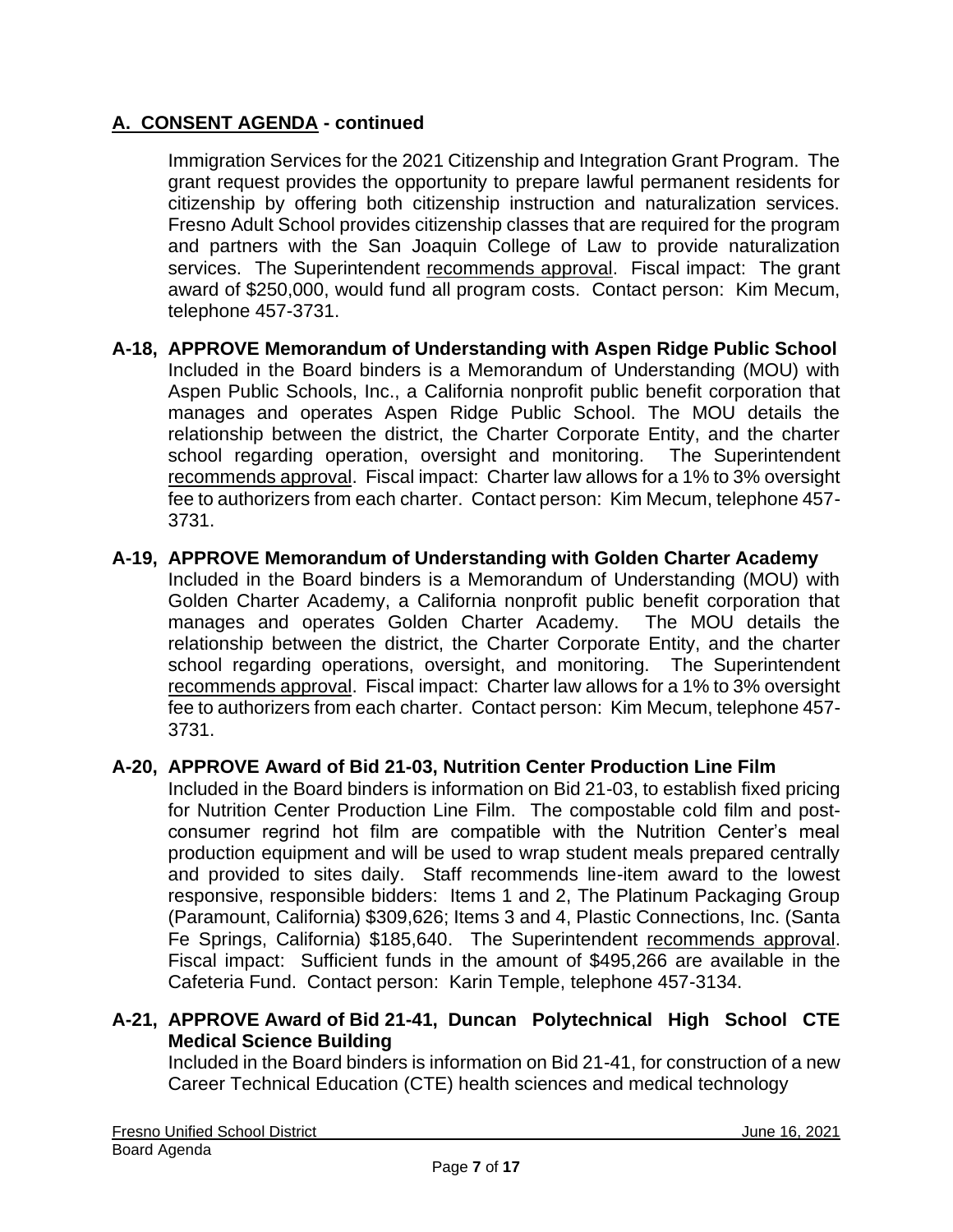classroom building at Duncan Polytechnical High School. The building contains nine classroom and lab spaces for the CTE Nursing and Pharmacology programs. The project also includes a new student plaza area, accessibility improvements to the campus and parking areas, and removal of seven portable classroom buildings. Staff recommends award to the lowest responsive, responsible bidder: Katch Environmental, Inc. (Fresno, California) \$11,116,200. The Superintendent recommends approval. Fiscal impact: Sufficient funds in the amount of \$11,116,200 are available in the Measure M Fund, of which \$3 million is provided by a state CTE grant. Contact person: Karin Temple, telephone 457-3134.

### **A-22, APPROVE Award of Bid 21-45, Webster Elementary School Multipurpose Room Plumbing Replacement**

Included in the Board binders is information on Bid 21-45, to replace the existing main water line serving the multipurpose room (cafeteria) at Webster Elementary School. The water main developed a leak which required it to be shut down, and a temporary water line was installed for continued use through the end of the school year. Staff recommends award to the lowest responsive, responsible bidder: Ardent General, Inc. (Fresno, California) \$219,913. The Superintendent recommends approval. Fiscal impact: Sufficient funds in the amount of \$219,913 are available in the Measure M Fund – Deferred Maintenance. Contact person: Karin Temple, telephone 457-3134.

#### **A-23, APPROVE Award of Bid 21-46, Sections A-G, Asphalt Pavement Rehabilitation at Various Sites**

Included in the Board binders is information on Bid 21-46, for the rehabilitation of asphalt play courts and parking lots at 30 school sites: Anthony, Birney, Calwa, Eaton, Figarden, Fremont, Jefferson, King, Kirk, Lawless, Lincoln, Malloch, Manchester Gate, Olmos, Slater, Storey, Thomas, Turner, Williams, Winchell and Yokomi Elementary Schools; Bullard Talent and Wawona K-8 Schools; Ahwahnee, Fort Miller, Kings Canyon, Scandinavian, Tehipite and Tioga Middle Schools; and Duncan Polytechnical High School. Staff recommends award to the lowest responsive, responsible bidders: Sections A, B, C, E and F, Doug Ross, Inc. dba Central Valley Asphalt (Lindsay, California) \$2,132,714; Sections D and G, Avison Construction, Inc. (Madera, California) \$791,000. The Superintendent recommends approval. Fiscal impact: Sufficient funds in the amount of \$2,923,714 are available in the Measure M Fund – Deferred Maintenance. Contact person: Karin Temple, 457-3134.

#### **A-24, APPROVE Award of Bid 21-47 Sections A-C, Burroughs, Eaton and Rowell Elementary Schools Energy Management System Replacement**

Included in the Board binders is information on Bid 21-47, to replace the energy management systems at Burroughs, Eaton and Rowell Elementary Schools. Energy management systems monitor, control and optimize utility system performance. The existing systems need to be replaced due to age, condition,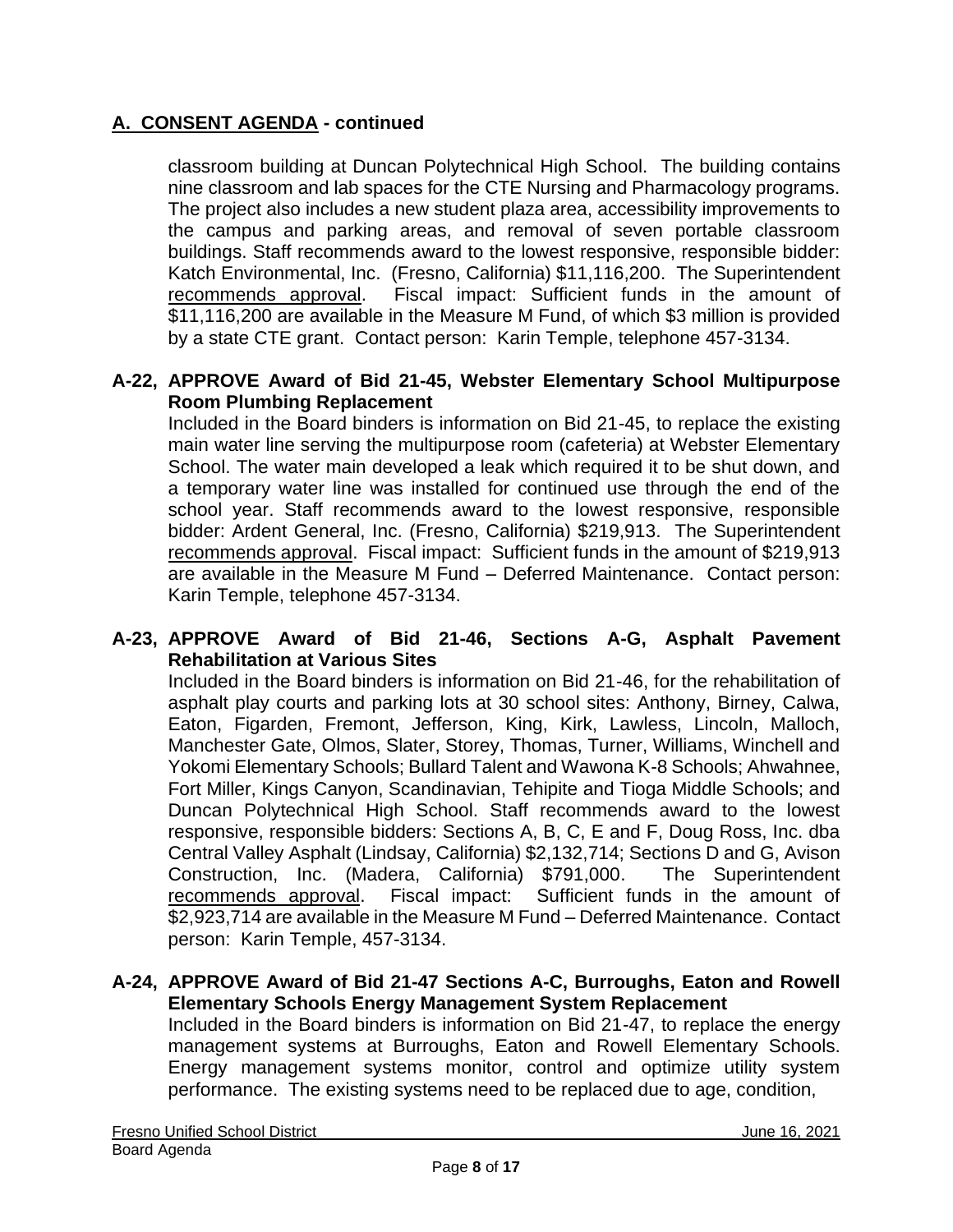and lack of reliability. Staff recommends award to the lowest responsive, responsible bidders: Section A, Emcor Services, Mesa Energy Systems, Inc. (Fresno, California) \$430,579; Sections B and C, Strategic Mechanical, Inc. (Fresno, California) \$672,118. The Superintendent recommends approval. Fiscal impact: Sufficient funds in the amount of \$1,102,697 are available in the Measure X Fund. Contact person: Karin Temple, telephone 457-3134.

#### **A-25, APPROVE Award of Bid 21-48 Sections A and B, Playground Equipment Replacement at Gibson, Thomas, Turner, Webster and Winchell Elementary Schools**

Included in the Board binders is information on Bid 21-48 Sections A and B, for installation of kindergarten-level playground equipment including shade at Gibson, Webster and Winchell Elementary Schools and primary-level playground equipment including shade at Thomas and Turner Elementary Schools. The existing equipment is 12-20 years old, frequent repairs are required, and replacement parts are difficult to obtain. Staff recommends award to the lowest responsive, responsible bidder: King Khan Drilling & Construction, Inc. (Fresno, California) \$477,606. The Superintendent recommends approval. Fiscal impact: Sufficient funds in the amount of \$477,606 are available in the School Facilities Fund. Contact person: Karin Temple, telephone 457-3134.

#### **A-26, APPROVE Award of Bid 21-49, Chilled Water Buffer Tank Installation at Various Sites**

Included in the Board binders is information on Bid 21-49, to install district provided chilled water buffer tanks at 17 schools: Addams, Anthony, Ayer, Aynesworth, Balderas, Easterby, Fremont, Greenberg, Leavenworth, Storey and Thomas Elementary Schools; Cooper, Fort Miller, Terronez and Yosemite Middle Schools; and Edison and Fresno High Schools. Chilled water buffer tanks increase capacity of chilled water HVAC systems to allow for increased airflow necessary to accommodate filtration levels as outlined in the district-wide indoor air quality improvement plan. Staff recommends award to the lowest responsive, responsible bidder: Strategic Mechanical, Inc. (Fresno, CA) \$301,096. The Superintendent recommends approval. Fiscal impact: Sufficient funding in the amount of \$301,096 is available in the General Fund. Contact person: Karin Temple, telephone 457-3134.

#### **A-27, APPROVE Award of Bid 21-51, Sunnyside High School Track Resurfacing**

Included in the Board binders is information on Bid 21-51, to provide and install a synthetic track surfacing system for Sunnyside High School. The project includes replacement of deteriorated asphalt as needed, surface coloring and lane line markings. All district tracks are included in the Deferred Maintenance program and scheduled for equitable replacement based on a 15-20-year life cycle. Staff recommends award to the lowest responsive, responsible bidder: Beynon Sports Surfaces, Inc. (Fresno, California) \$510,790. The Superintendent recommends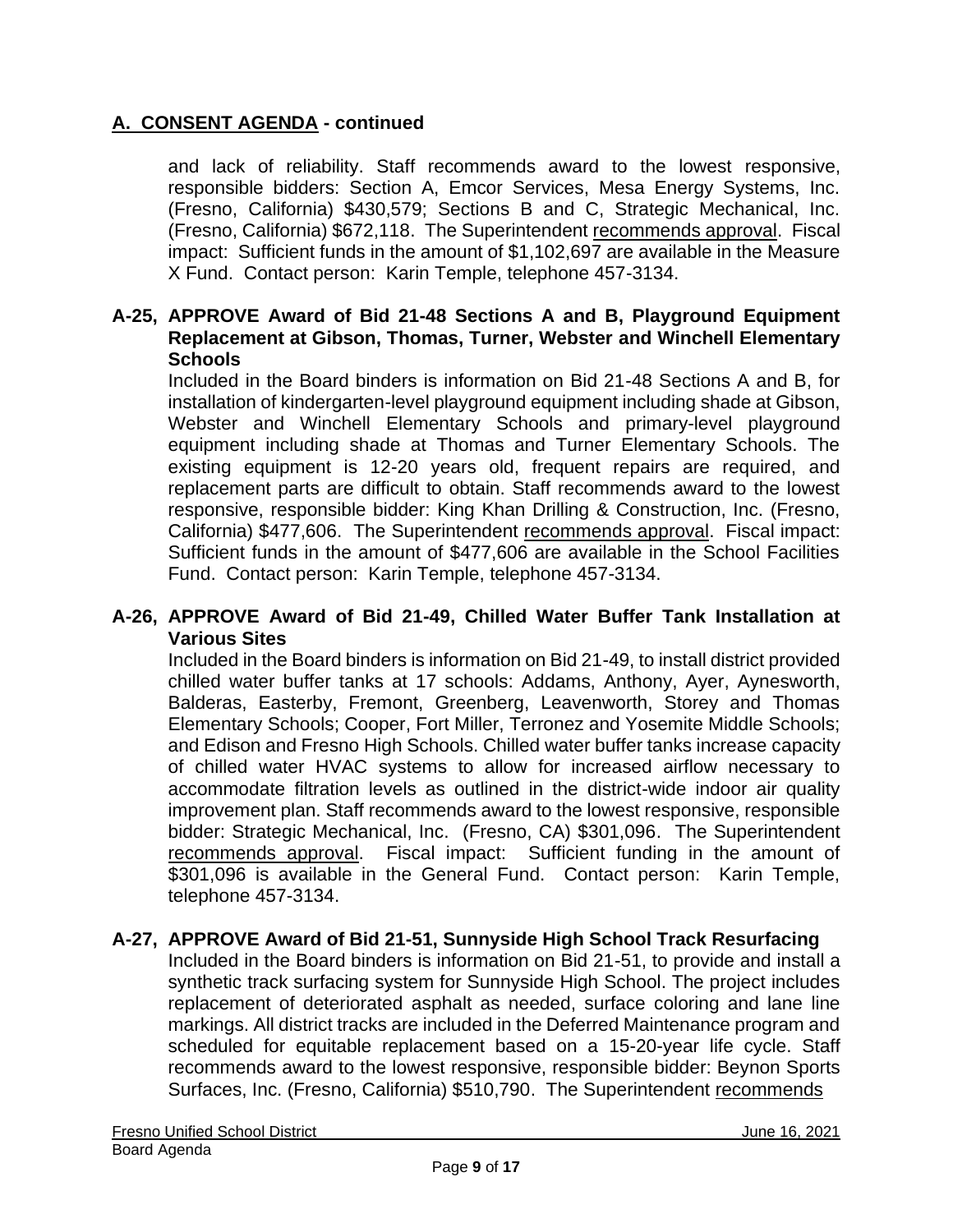approval. Fiscal impact: Sufficient funds in the amount of \$510,790 are available in the Measure X Fund. Contact person: Karin Temple, telephone 457-3134.

### **A-28, APPROVE Award of Bid 21-52, Security Cameras and Digital Video Recorders Equipment**

Included in the Board binders is information on Bid 21-52, to establish fixed unit pricing for security cameras and related equipment. The Board approved standardization of Clinton Electronics equipment on January 30, 2019, which provides the authority to require these systems for district projects. Purchases will be made on an as needed basis to provide product for replacement of failed equipment at school sites. Staff recommends award of the bid to the lowest responsive, responsible bidder: EKC Enterprises, Inc. (Fresno, California) \$112,255 (estimate). The Superintendent recommends approval. Fiscal impact: Sufficient funds are available in various project budgets as needs are identified. Contact person: Karin Temple, telephone 457-3134.

### **A-29, APPROVE Award of Bid 21-53, Kratt and Leavenworth Elementary Schools Modular Classroom Infrastructure**

Included in the Board binders is information on Bid 21-53, to provide infrastructure and utility connections for two modular classroom buildings each at Kratt and Leavenworth Elementary Schools. Projects include accessible walkways, ramps, and parking stalls; earthwork and concrete building pads; and connection of electrical, water, and sewer systems. The buildings are needed to accommodate planned staffing increases based on 2021/22 enrollment projections for regular and special education, and K-3 literacy support. Staff recommends award to the lowest responsive, responsible bidder: Davis Moreno Construction, Inc. (Fresno, California) \$1,455,192. The Superintendent recommends approval. Fiscal impact: Sufficient funds in the amount of \$1,455,192 are available in the Developer Fee Fund and School Facilities Fund. Contact person: Karin Temple, telephone 457- 3134.

### **A-30, APPROVE Rejecting Award of Bid 21-43, Viking and Vinland Elementary Schools and Cooper Middle School Kitchen HVAC Upgrades**

Included in the Board binders is information on Bid 21-43, to replace the existing heating and cooling systems in the kitchens, kitchen offices, and staff lounges at Viking and Vinland Elementary Schools and Cooper Middle School. The project will replace the heating and evaporative cooling systems with heating and refrigerated air conditioning (HVAC) to provide a more comfortable environment and increase energy efficiency. Staff recommends rejecting the one bid received due to bid price significantly in excess of the engineer's estimate. The project will be rebid in the future: Strategic Mechanical, Inc. (Fresno, California) \$376,150. The Superintendent recommends approval. Fiscal impact: Rejecting the bids results in no fiscal impact to the district at this time. Contact person: Karin Temple, telephone 457-3134.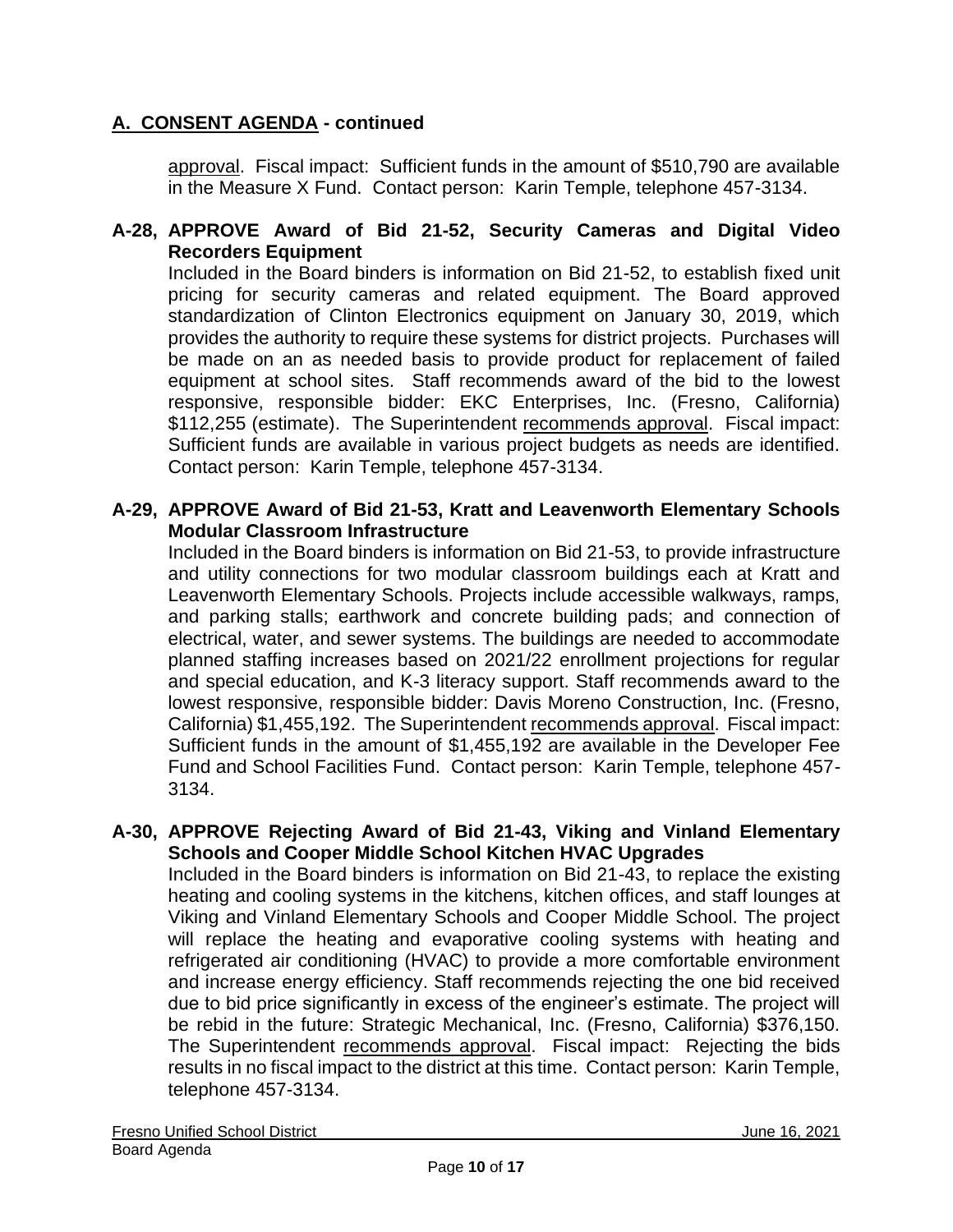**A-31, APPROVE Rejecting Award of Bid 21-44 Sections A-E, Exterior Painting for Various Schools: Fremont, Hamilton K-8, Storey, and Vinland Elementary Schools; and Yosemite Middle School**

Included in the Board binders is information on Bid 21-44 Sections A-E, for exterior painting at five schools during the summer. Due to the need to investigate matters which have been raised, staff recommends the rejection of all bids: Sections A, D and E – Pacific Rim Painting Co. (Fresno, CA) \$260,700; Sections B and C – H.B. Restoration, Inc. (Rio Linda, CA) \$213,050. The five schools, and potentially additional schools, will be programmed for painting in Summer 2022. The Superintendent recommends approval. Fiscal impact: Rejecting the bids results in no fiscal impact to the district at this time. Contact person: Karin Temple, telephone 457-3134.

### **A-32, APPROVE Funding from Federal American Rescue Plan Act of 2021**

Fresno Unified's Project ACESS will receive funding from the Federal American Rescue Plan Act of 2021 to augment the Fresno Unified District Project ACCESS 2021-24 Education for Homeless Children and Youth Grant. Funds are used to facilitate the identification, enrollment, attendance, and success in school for homeless children and youth. Grantees may use these funds for supplemental (increase/augment existing level of services) and not supplant or replace funds from other sources. The Superintendent recommends approval. Fiscal impact: Fresno Unified will receive \$100,000 over 24 months. Contact person: Kim Mecum, telephone 457-3731.

#### **A-33, APPROVE Proposed Revisions for Board Policies**

Included in the Board binders are proposed revisions for the following six Board Policies (BP):

- BP 0430 Comprehensive Local Plan for Special Education
- BP 5141.22 Infectious Diseases
- BP 5141.32 Health Screening for School Entry (DELETE)
- BP 5142.2 Safe Routes to School/Program (NEW)
- BP 5142.2 Crossing Guards (DELETE)
- BP 6161.2 Overdue, Damaged or Lost Instructional Materials

These revisions meet the legal mandates recommended by the California School Boards Association and best practices. The Superintendent recommends approval. Fiscal impact: There is no fiscal impact to the district at this time. Contact person: David Chavez, telephone 457-3566.

**A-34, APPROVE Proposed Revised Board Policies and ADOPT New Board Policy** Included in the Board binders are the following proposed new and revised Board Polices (BP):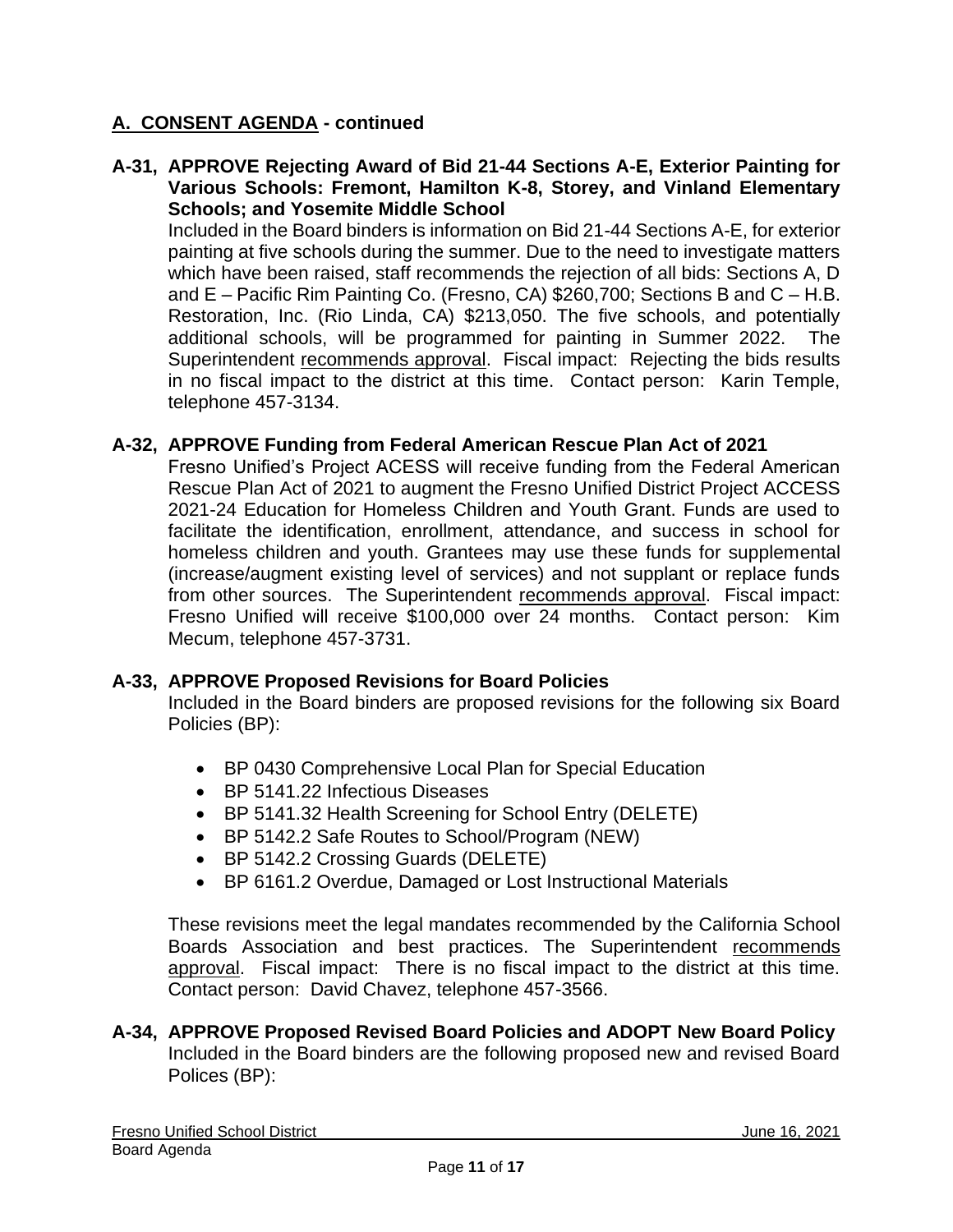- BP 4030 Nondiscrimination in Employment (Revised)
- BP 4033 Lactation Accommodation (New)
- BP 4112.91 Employee Notifications (Revised)
- BP 4119.11 Sexual Harassment (Revised)

The revised and new board policies meet the legal mandates recommended by the California School Boards Association and best practices. The Superintendent recommends approval and adoption. Fiscal impact: There is no fiscal impact to the district at this time. Contact person: Paul Idsvoog, telephone 457-3548.

### **A-35, RATIFY Agreement with Swun Math**

Included in the Board binders is a request to ratify an agreement with Swun Math for coaching middle school mathematics teachers during the middle school summer program. Teachers will participate from June 14, 2021 to June 30, 2021 using the Math Lesson Design model. The Superintendent recommends ratification. Fiscal impact: Sufficient funds of \$46,800 are available in the In– Person Instructional Grant. Contact person: Kim Mecum, telephone 457-3731.

### **A-36, RATIFY Amendment to the Agreement with Free Style Event Services**

Included in the Board binders is an amendment with Freestyle Event Services. The agreements include audio-visual services for graduation ceremonies at three main sites: McLane Stadium, Sunnyside Stadium, and the Paul Paul Theater (Fairgrounds). The additional fees are requested to ensure equity of experience for all sites. The Class of 2020 responded positively and required additional ceremonies to meet capacity. Upgraded audio-visual equipment, production, labor, and accessibility accommodations at the Paul Paul Theater were required to ensure all sites have comparable ceremony experiences, and sound and lighting is sufficient for all to participate. The Superintendent recommends ratification. Fiscal impact: Sufficient funds in the amount of \$125,000 are available in the Goal 2 Budget. Contact person: Kim Mecum, telephone 457-3731.

#### **A-37, RATIFY Agreement with Educational and Leadership Foundation**

Included in the Board binder is an agreement with Education and Leadership Foundation. Fresno Unified School District will be partnering with Education and Leadership Foundation to deliver bilingual parent outreach to potential summer school students to confirm student enrollment in summer school. The Superintendent recommends ratification. Fiscal impact: Sufficient funds in the amount of \$26,160 are available in the In-Person Instruction Grant. Contact person: Kim Mecum, telephone 457-3731.

# **A-38, RATIFY Grant Application to Kaiser Permanente Foundation for Funding for Wellness Coordinator Position**

It is recommended the Board ratify the district's grant application to the Kaiser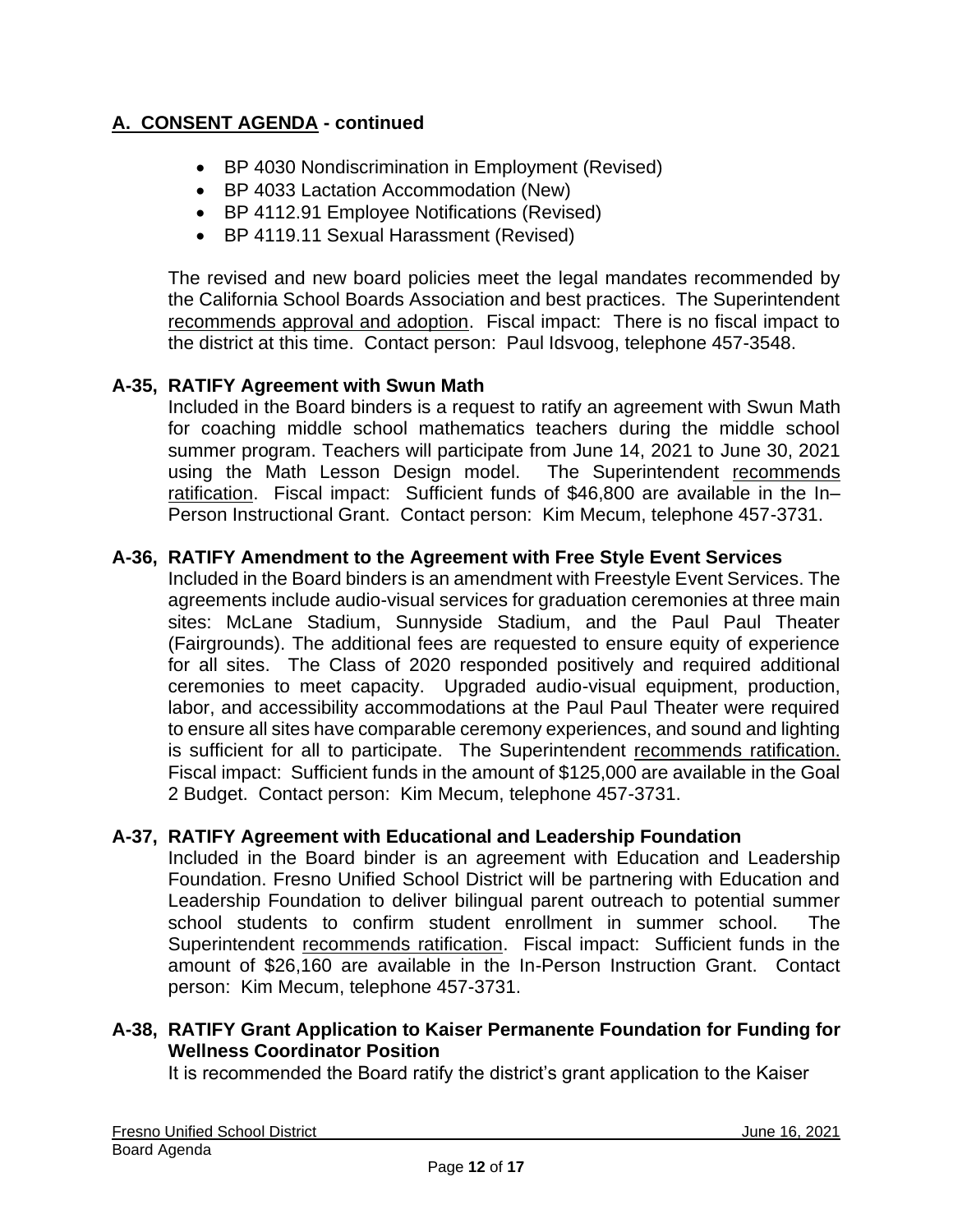Permanente Foundation to support the Fresno Unified Wellness Coordinator Initiative. This grant proposal was submitted by invitation and is planned to underwrite a portion of the salary and benefit costs of the new Wellness Coordinator position to a maximum of \$150,000. The initiative supports the district's wellness goals, expectations, and desired outcomes. The Superintendent recommends ratification. Fiscal impact: If awarded, the grant will fund \$150,000 of the Wellness Coordinator position. The additional and continued funding of this position is available in the Cafeteria fund. Contact person: Karin Temple, telephone 457-3134.

### **A-39, RATIFY Change Orders for the Projects Listed Below**

Included in the Board binders is information on Change Orders for the following projects:

| $\bullet$ | Bid 19-50 Sections A and B, Portable Classroom Relocation and |    |           |  |
|-----------|---------------------------------------------------------------|----|-----------|--|
|           | Infrastructure for Various Schools presented for ratification |    |           |  |
|           | Change Order 3 (Ewing)                                        | S. | $-20,832$ |  |
|           | Change Order 2 (Kirk)                                         |    | $-6,280$  |  |
|           | Change Order 3 (Phoenix)                                      | \$ | 42,141    |  |
|           | Change Order 2 (Sunset)                                       | \$ | 104,360   |  |
|           | Change Order 2 (Vang Pao)                                     | \$ | $-21,660$ |  |
|           | Change Order 2 (Wilson)                                       | \$ | $-11,073$ |  |

- Bid 20-30, Roosevelt High School Cafeteria Modernization Change Order 5 presented for ratification \$ 1,910
- Bid 20-54 Sections A and B, Portable Classroom Relocation and Infrastructure for Various Schools presented for ratification

| Change Order 1 (Ayer)          | \$<br>43,630 |
|--------------------------------|--------------|
| Change Order 1 (Jackson)       | \$<br>12,787 |
| Change Order 1 (Sunnyside)     | \$<br>15,093 |
| Change Order 1 and 2 (Lawless) | \$<br>40,062 |
| Change Order 1 (Lincoln)       | \$<br>44.493 |
| Change Order 1 (Malloch)       | \$<br>17.949 |

• Bid 21-07, McLane High School Fire Alarm Upgrade Change Order 3 presented for ratification \$ 9,817

The Superintendent recommends ratification. Fiscal impact: \$98,383 is available in the Measure X Fund for Bids 19-50 A & B, 20-30, and 21-07; \$100,910 is available in the School Facilities Fund for Bids 20-54A (Ayer & Jackson) and 20- 54B (Lincoln); \$73,104 is available in the Developer Fee Fund for Bids 20-54A (Sunnyside) and 20-54B (Lawless & Malloch). Contact person: Karin Temple, telephone 457-3134.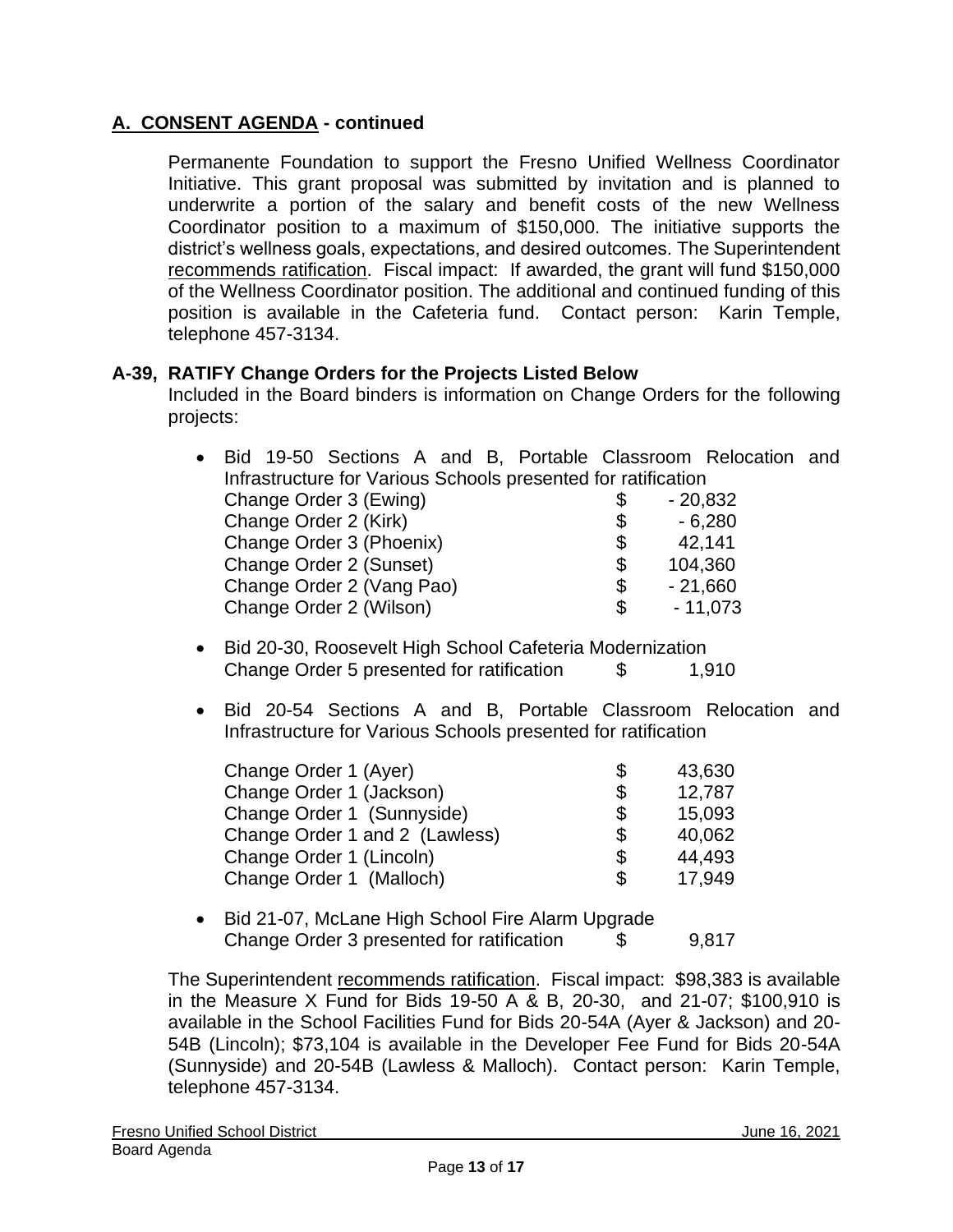### **A-40, RATIFY the Filing of Notices of Completion**

Included in the Board binders is a Notice of Completion for the following project, which has been completed according to plans and specifications.

- Bid 20-30, Roosevelt High School Cafeteria Modernization
- Bid 20-54 Section A, Modular Classroom Infrastructure for Ayer and Jackson Elementary Schools and Sunnyside High School

The Superintendent recommends ratification. Fiscal impact: Retention funds are released in accordance with contract terms and California statutes. Contact person: Karin Temple, telephone 457-3134.

### **A-41, RATIFY Purchase Orders from April 01, 2021 through April 30, 2021**

Included in the Board binders is information on purchase orders issued from April 01, 2021 through April 30, 2021. For the reported dates, no purchase orders are identified that may present a potential conflict of interest for an individual Board member. Please be advised that pursuant to Board Bylaw 9270, each individual Board member has a continuing duty to disclose and abstain from voting on any item where the potential for a conflict of interest exists. The Superintendent recommends ratification. Fiscal impact: Funding is noted on the attached pages. Contact person: Karin Temple, telephone 457-3134.

#### **END OF CONSENT AGENDA (ROLL CALL VOTE)**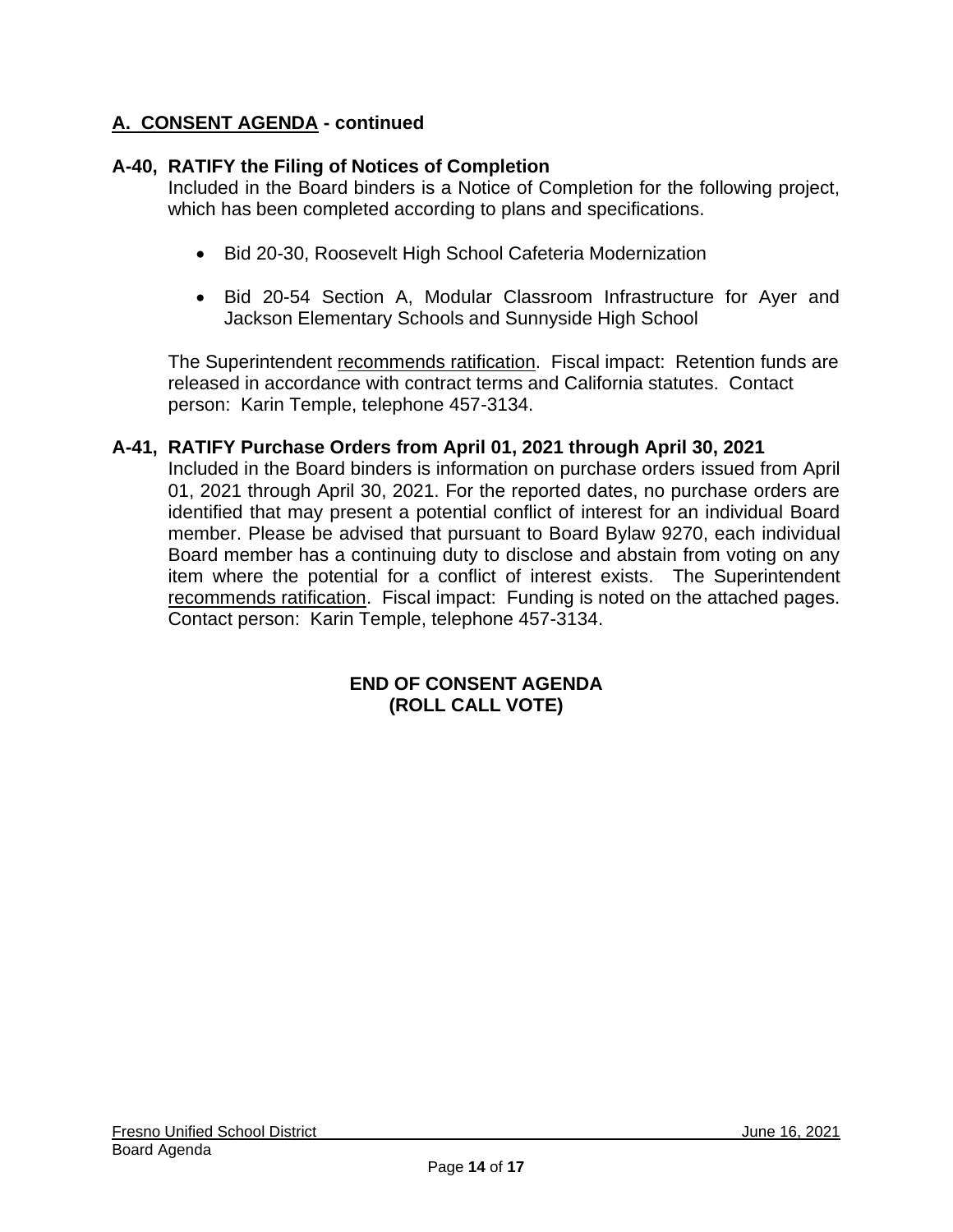# **UNSCHEDULED ORAL COMMUNICATIONS**

Individuals who wish to address the Board on topics within the Board's subject matter jurisdiction, but **not** listed on this agenda may do so at this time. If you wish to address the Board on a specific item that is listed on the agenda, you should do so when that specific item is called or by submitting an email to [publiccomment@fresnounified.org.](mailto:publiccomment@fresnounified.org) Please include your name, agenda item number or subject matter being addressed, along with a 250-word description of the subject matter being addressed. Given the large volume of emails received the past two meetings and to ensure emails can be posted in a timely manner to the webpage, emails received by no later than 5:00 p.m. on June 16, 2021 will be included for the Board's information and/or discussion and will be posted on [board.fresnounified.org](https://board.fresnounified.org/) prior to the board meeting and remain on the webpage for one (1) week.

While time limitations are at the discretion of the Board President, generally members of the public will be limited to a maximum of three (3) minutes per speaker for a total of thirty (30) minutes of public comment as designated on this agenda. Any individual who has not had an opportunity to address the Board during this initial thirty (30) minute period may do so at the end of the meeting after the Board has addressed all remaining items on this agenda. Without taking action and only as expressly permitted by Board Bylaw 9323, Board members may ask questions, make brief announcements, or provide a brief response to statements presented by the public about topics raised in unscheduled oral communications. Board members must be recognized by the President in order to speak and will generally be limited to no more than one (1) minute each for this purpose. The Board President shall have the discretion to further limit Board members' opportunity to speak on topics raised in unscheduled oral communications to ensure the orderly and efficient conduct of district business.

Members of the public with questions on school district issues may submit them in writing. The Board will automatically refer to the Superintendent any formal requests that are brought before them at this time. The appropriate staff member will furnish answers to questions.

# **B. CONFERENCE/DISCUSSION AGENDA**

# **\*8:00 P.M.**

### **B-42, DISCUSS and ADOPT Fresno Unified School District's 2021/22 Local Control and Accountability Plan**

Included in the Board Binders is the Fresno Unified School District 2021/22 Local Control and Accountability Plan (LCAP). Staff will present and the Board of Education will discuss and adopt the plan. The LCAP is a requirement resulting from the State's formula for funding school districts, the Local Control Funding Formula (LCFF). Districts receive LCFF funds for every student, with additional funds provided for high unduplicated counts of students living in poverty, English learners, and foster youth. As required by Education Code, districts must adopt the LCAP prior to July 01, 2021, which must coincide with the adoption of the district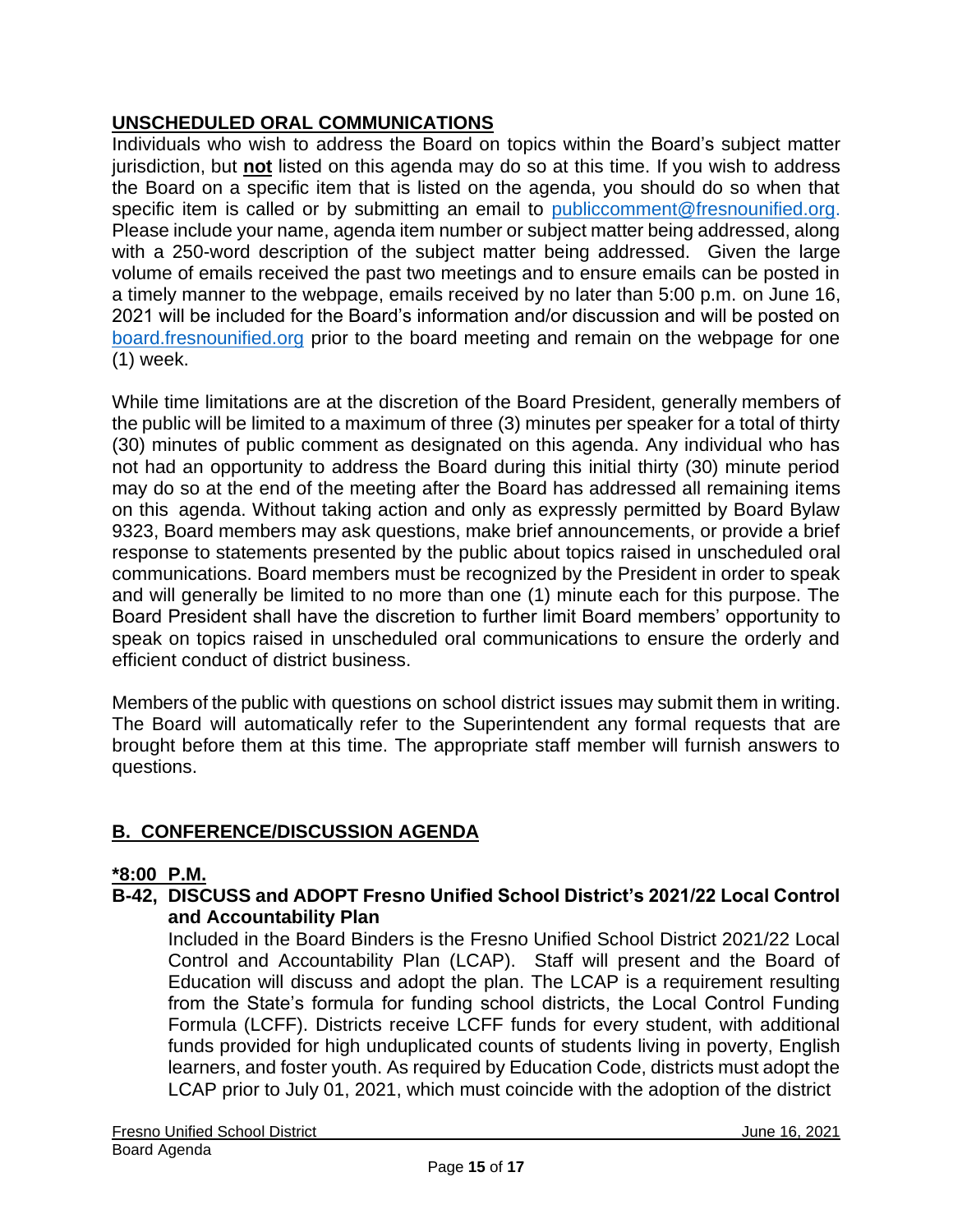# **B. CONFERENCE/DISCUSSION AGENDA - continued**

budget. The Superintendent recommends adoption. Fiscal impact: As noted in the support material. Contact person: Santino Danisi, telephone 457-6226.

# **\*8:20 P.M.**

### **B-43, DISCUSS and ADOPT Fresno Unified School District's 2021/22 Proposed Budget and Education Protection Account**

The 2021/22 Proposed Budget includes the multi-year projected budget for the Unrestricted General Fund. The agenda item will describe factors addressed in the 2021/22 Proposed Budget and issues affecting the multi-year projections for 2022/23 and 2023/24. The Superintendent recommends adoption. Fiscal impact: Noted in support material. Contact person: Santino Danisi, telephone 457-6226.

### **\*8:40 P.M.**

- **B-44, APPROVE Annual Agreements for the 2021/22 School Year – Primary Report** Included in the Board binders is a matrix detailing agreements to provide services to Fresno Unified School District. These agreements include the following categories:
	- Leadership Development
	- Opportunities to promote arts, activities, and athletics
	- Targeted Assistance:
		- o Student Achievement Outcomes
		- o Social Emotional Supports
	- Teacher Development
	- Technology

Two agenda items are presented to ratify agreements. The first item includes the Primary Report with all agreements with the exception of those that may present a potential conflict of interest for an individual Board member. All remaining agreements are in the Supplemental Report and presented as a second agenda item. The Superintendent recommends approval. Fiscal impact: Sufficient funds have been budgeted in the 2021/22 budget. These investments will be funded through the appropriate budgets, as detailed in the matrix. Contact person: Santino Danisi, telephone 457-6226.

#### **\*9:00 P.M.**

#### **B-45, APPROVE Annual Agreements for the 2021/22 School Year – Supplemental Report**

Included in the Board binders is a matrix detailing agreements to provide services to Fresno Unified School District. These agreements include the following categories:

• Targeted Assistance: